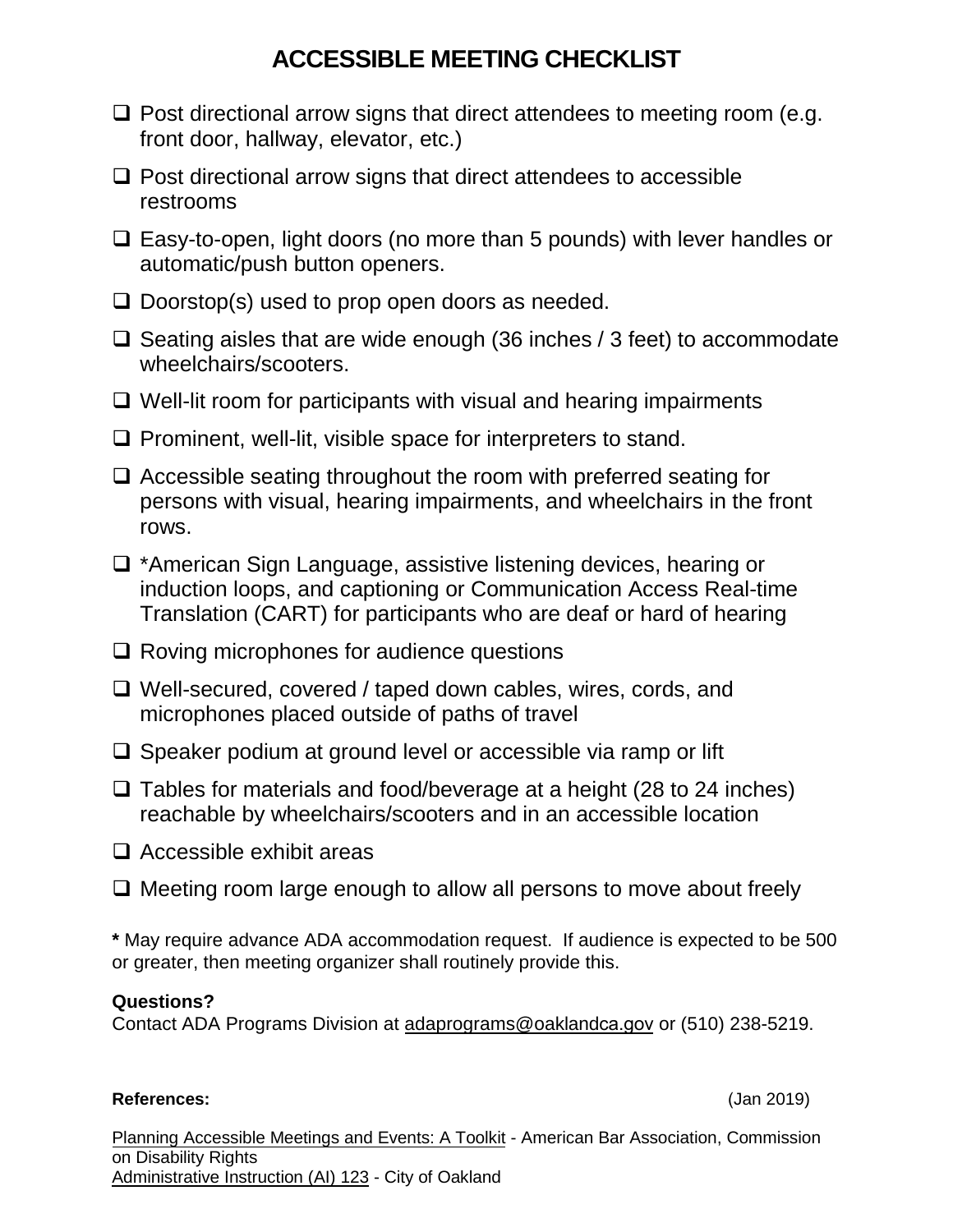## **ACCESSIBLE MEETING NOTICE**

#### **Default**



This meeting location is wheelchair accessible. To request disability-related accommodations or to request American Sign Language (ASL), Cantonese, Mandarin, or Spanish language interpreter, please email [staff's email address] or call (510) 238-???? Or 711 (for Relay Service) at least five (5) business days before the meeting. Please refrain from wearing scented products to this meeting as a courtesy to attendees with chemical sensitivities.

Esta reunión es accesible para sillas de ruedas. Si desea solicitar adaptaciones relacionadas con discapacidades, o para pedir un intérprete de en español, Cantones, mandarín o de lenguaje de señas (ASL) por favor envié un correo electrónico a [staff email address] o llame al [Phonenumber] o al 711 para servicio de retransmisión (Relay service) por lo menos cinco días hábiles antes de la reunión. Se le pide de favor que no use perfumes a esta reunión como cortesía para los que tienen sensibilidad a los productos químicos. Gracias.

會場有適合輪椅出入設施。需要殘障輔助設施, 手語, 西班牙語, 粵語或國語翻譯服務, 請在會議前五個工作 天電郵 [staff's email address] 或致電 (510) 238‐????或 711 (電話傳達服務)。 請避免塗搽香氛產品,參加者可 能對化學成分敏感。

Địa điểm tổ chức cuộc họp có đường dành riêng cho xe lăn. Để yêu cầu các phương tiện hỗ trợ phục vụ người khuyết tật hoặc yêu cầu thông dịch viên ASL, tiếng Quảng Đông, tiếng Quan Thoại hoặc tiếng Tây Ban Nha, vui lòng gửi email đến địa chỉ [staff email address] hoặc gọi đến số (510) 238 - ???? hoặc 711 (với Dịch vụ Tiếp âm) ít nhất năm (5) ngày làm việc trước khi cuộc họp diễn ra.Vui lòng không sử dụng các sản phẩm có mùi thơm khi tham gia cuộc họp này như một phép lịch sự đối với những người tham dự nhạy cảm đối với các chất hóa học.

#### **Minimum**

This meeting location is wheelchair accessible. Do you need an ASL, Cantonese, Mandarin or Spanish interpreter or other assistance to participate? Please email [staff's email address] or call (510) 238-???? Or 711 (for Relay Service) five business days in advance.

¿Necesita un intérprete en español, cantonés o mandarín, u otra ayuda para participar? Por favor envíe un correo electrónico a [Staff email address] o llame al (510) 238----- o al 711para servicio de retransmisión (Relay service) por lo menos cinco días antes de la reunión. Gracias.

你需要手語, 西班牙語, 粵語或國語翻譯服務嗎?請在會議五天前電郵 [staff's email address] 或致電 (510) 238‐???? 或 711 (電話傳達服務) 。

Quý vị cần một thông dịch viên Ngôn ngữ KýhiệuMỹ (American Sign Language, ASL), tiếng Quảng Đông, tiếng Quan Thoại hay tiếng Tây Ban Nha hoặc bất kỳ sự hỗ trợ nào khác để tham gia hay không? Xin vui lòng gửi email đến địa chỉ [staff's email address] hoặc gọi đến số (510) 238-???? hoặc 711 (với Dịch vụ Tiếp âm) trước đó năm ngày.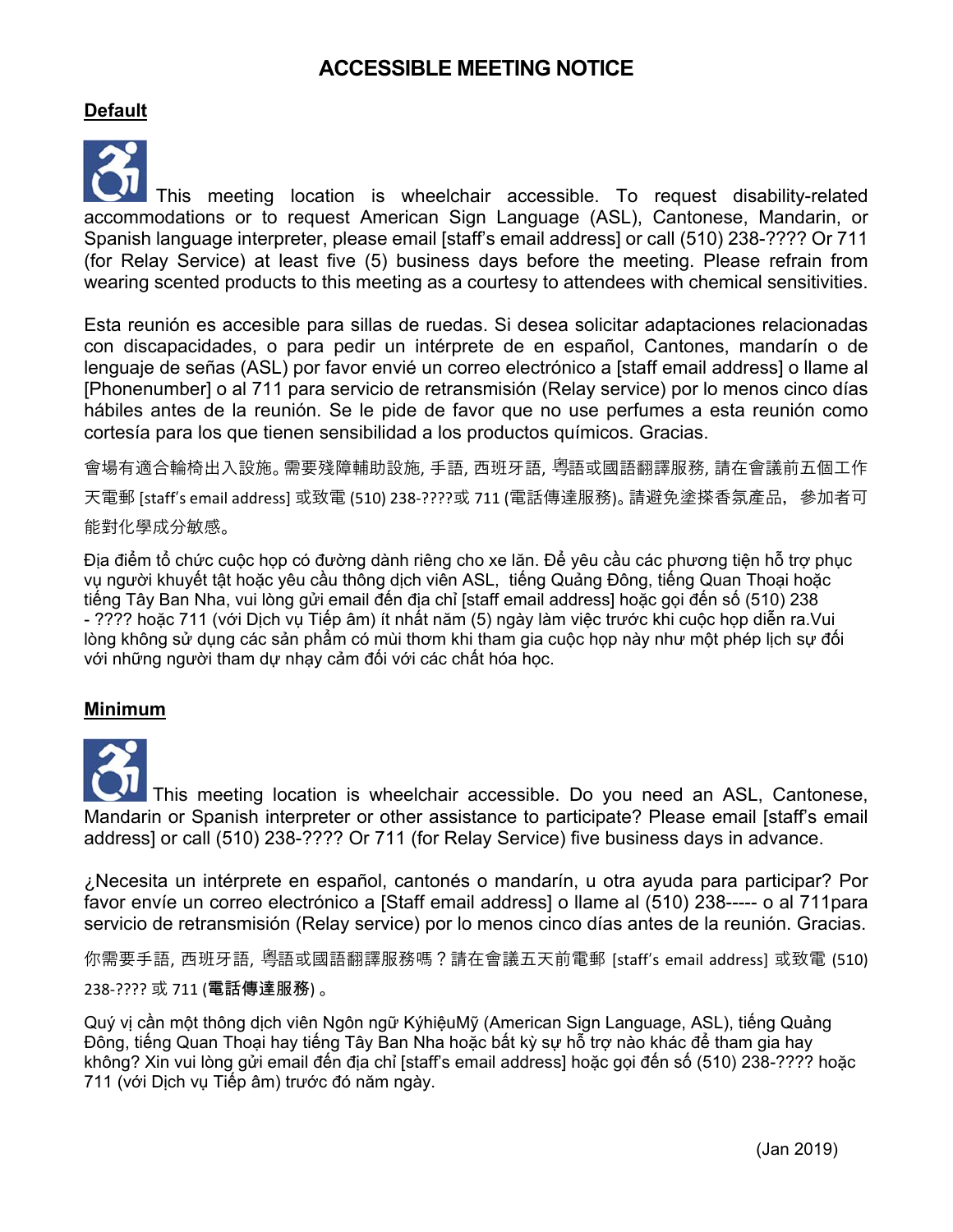

# **Disability Etiquette Guidelines**

**ADA PROGRAMS DIVISION** 

#### **Introduction**

Like everyone, people with disabilities expect and deserve to be treated with dignity and respect. People with disabilities are not conditions or diseases and identifying people with disabilities solely by their disabilities is often perceived as offensive. For example, a person is **not** an "epileptic" but a "person who has epilepsy." Hence, people with disabilities prefer to be referred to in person, print or broadcast media as people with disabilities**.** 

A **disability** is a condition caused by an accident, trauma, genetics, or disease that may limit a person's mobility, hearing, vision, speech or mental function. Some people have more than one impairment. A **handicap** is a physical or attitudinal constraint that is imposed upon a person, regardless of whether that person has a disability. For example, some people with disabilities use wheelchairs. Stairs, narrow doorways and curbs are handicaps imposed upon people with disabilities who use wheelchairs.

People with disabilities have a right to participate in all aspects of City programs, activities, and services. Please familiarize yourself with this document and help the City create a welcoming environment for people with disabilities.

#### **Basic Points of Etiquette**

- 1. Avoid asking personal questions about someone's disability. If you must ask, be sensitive and show respect. If the person declines to discuss it, do not probe.
- 2. Be considerate of the extra time it might take for a person with a disability to do or say something.
- 3. Ask before you help. Just because someone has a disability, do not assume he or she needs help. If the setting is accessible, people with disabilities can usually get around fine. Adults with disabilities want to be treated as independent people. Offer assistance only if the person appears to need it, and if he or she does want help, ask how before you act. Be polite and patient when offering assistance, and **wait** until your offer is accepted. Listen or ask for specific instructions.
- 4. When planning a meeting or other event, try to anticipate specific accommodations a person with a disability might need. If a barrier cannot be avoided, let the person know ahead of time.
- 5. Do not make assumptions. People with disabilities are the best judge of what they can or cannot do. Do not make decisions for them about participating in any activity. Depending on the situation, it could be discrimination to exclude people because of a presumption about their limitations.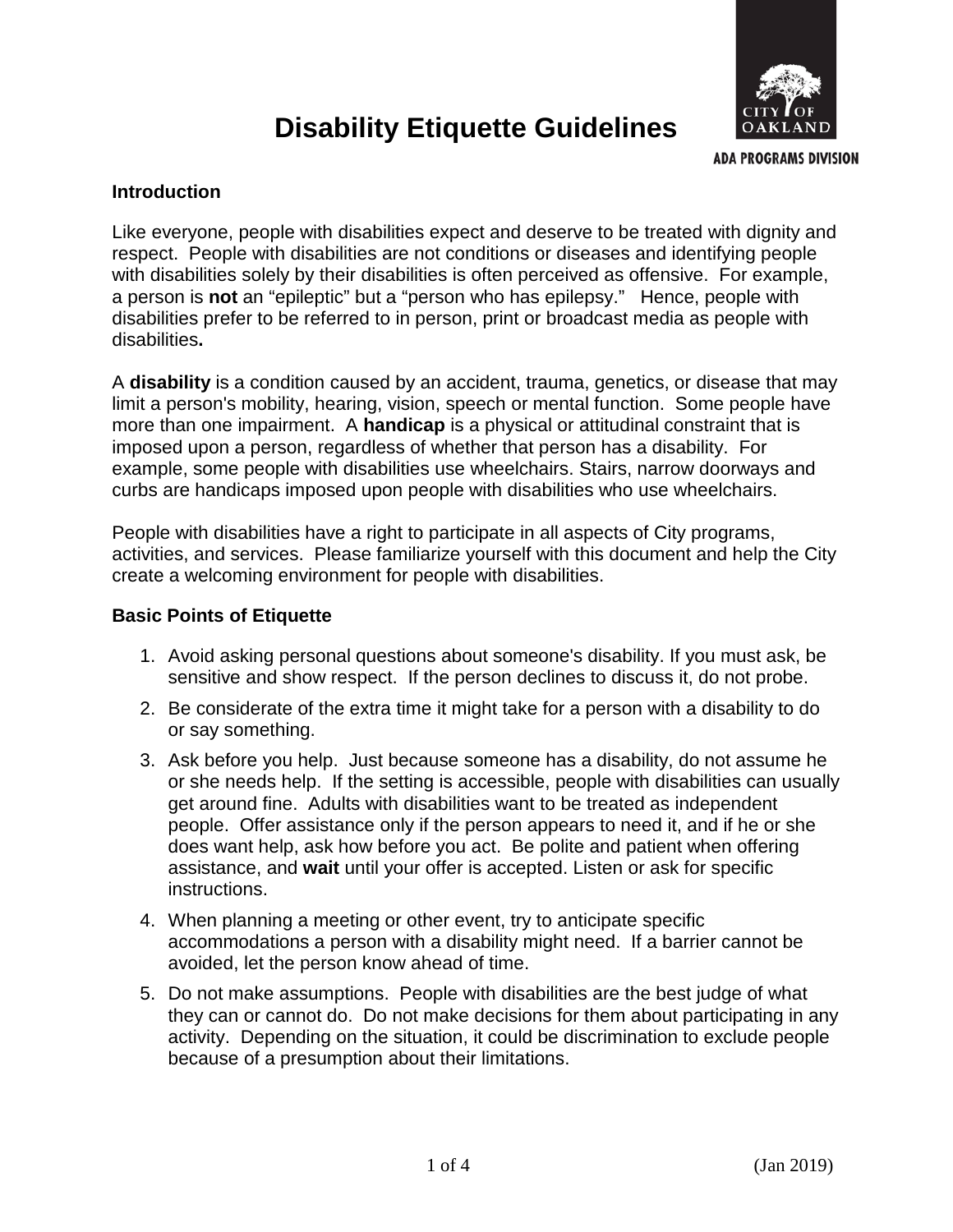#### **When Speaking or Writing about Disability**

- 1. Refer to a person's disability only when necessary and appropriate.
- 2. Put the person first.
	- Say "person with a disability" rather than "disabled person."
	- Say "people with disabilities" rather than "the disabled."
	- For specific disabilities, saying "person with Tourette syndrome" or "person who has cerebral palsy" is usually a safe bet.
	- Still, individuals have their own preferences. If you are not sure what words to do, then feel free to ask.
- 3. The following terms should be **avoided** in a disability context, because they are perceived as offensive and disempowering:

| invalid          | crippled     |
|------------------|--------------|
| wheelchair-bound | victim       |
| defect           | suffers from |
| handicapped      | a patient    |

- For instance, say "person with AIDS" instead of "AIDS victim" or "person who suffers from AIDS."
- 4. Avoid terms that imply that people with disabilities are overly courageous, brave, special, or superhuman. For example, many people with disabilities dislike jargon and euphemistic terms like "physically challenged" and "differently abled."

#### **When Meeting and Talking with a Person Who Has a Disability**

- 1. A handshake is NOT a standard greeting for everyone. When in doubt, **ask** the person whether he or she would like to shake hands with you. A smile along with a spoken greeting is always appropriate.
- 2. Speak directly to the person with a disability, not just to the ones accompanying him or her.
- 3. Do not mention the person's disability, unless he or she talks about it or it is relevant to the conversation.
- 4. Treat adults as adults. Do not patronize or talk down to people with disabilities.
- 5. Be patient and give your undivided attention, especially with someone who speaks slowly or with great effort.
- 6. Never pretend to understand what a person is saying. Ask the person to repeat or rephrase, or offer a pen and paper for the person to communicate by writing.
- 7. It is okay to use common expressions like "See you later" or "I'd better be running along."
- 8. Relax. Anyone can make mistakes. Offer an apology if you forget some courtesy. Keep a sense of humor and a willingness to communicate.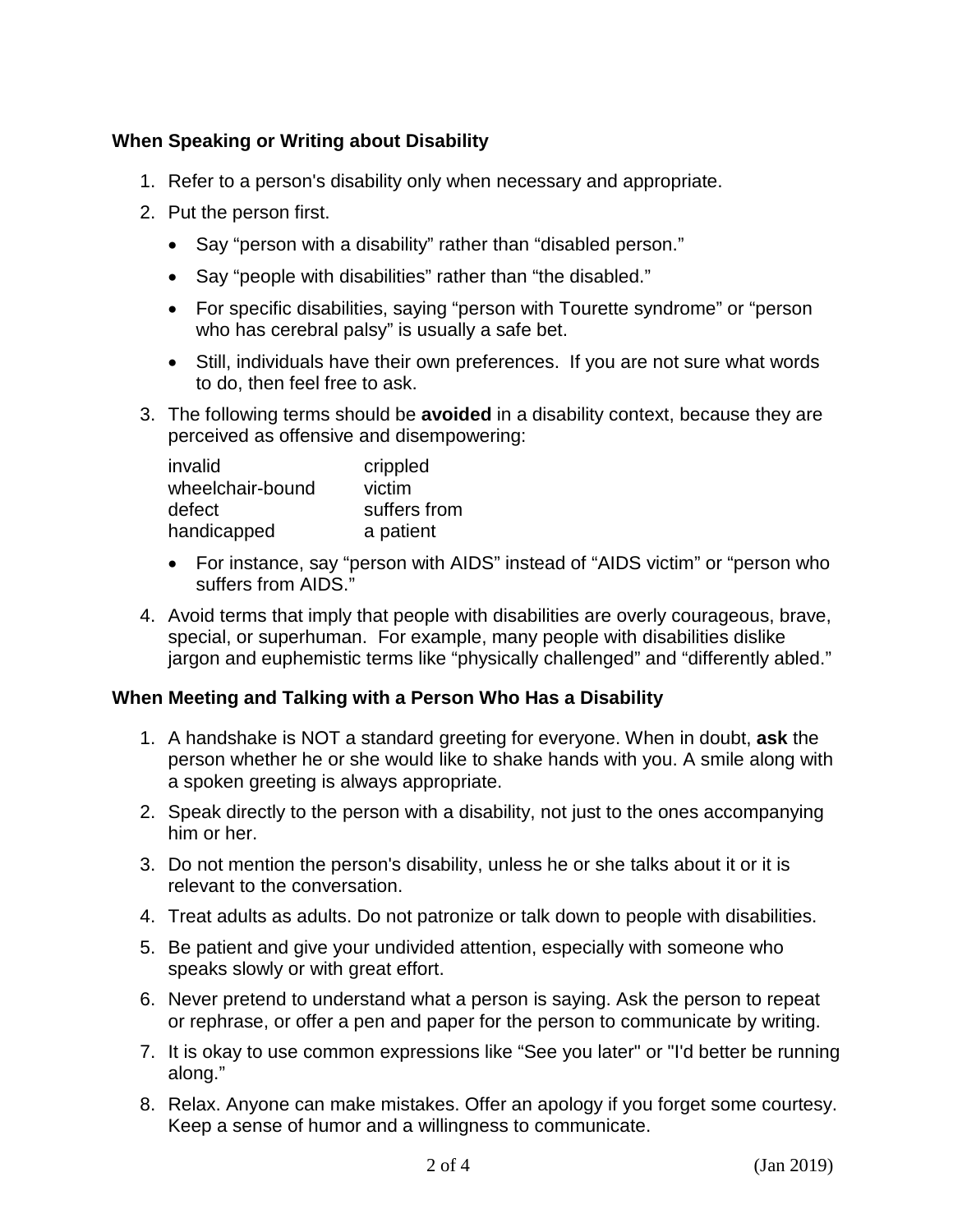#### **When Meeting Someone Who Has a Disability that Affects Learning, Intelligence, or Brain Function**

- 1. Keep your communication simple. Rephrase comments or questions for better clarity.
- 2. Stay focused on the person as he or she responds to you.
- 3. Allow the person time to tell or show you what he or she wants.

#### **When Interacting with a Person Who Uses a Wheelchair**

- 1. Do not push, lean on, or hold onto a person's wheelchair unless the person asks you to. The wheelchair is part of his or her personal space.
- 2. Try to put yourself at eye level when talking with someone in a wheelchair. Sit or kneel in front of the person.
- 3. Rearrange furniture or objects to accommodate a wheelchair before the person arrives.
- 4. Offer where accessible restrooms, telephones, and water fountains are located.
- 5. When giving directions to a person in a wheelchair, consider distance, weather conditions, and physical obstacles (e.g. curbs, stairs, steep hills, etc.).

#### **When Talking with a Person Who is Deaf or Uses a Hearing Aid**

- 1. Let the person take the lead in establishing the communication mode, such as lip-reading, sign language, or writing notes.
- 2. Talk directly to the person, even when a sign language interpreter is present.
- 3. If the person lip-reads, face him or her directly. Speak clearly, with a moderate pace.
- 4. With some people, it may help to simplify your sentences and use more facial expressions and body language.
- 5. Many people who are Deaf communicate with sign language and consider themselves to be members of a cultural and linguistic minority group. They refer to themselves as Deaf with a capital "D," and may be offended by the term "hearing impaired." Others may not object to the term, but in general, it is safest to refer to people who have hearing loss but who communicate in spoken language as "hard of hearing" and to people with profound hearing loss as Deaf of deaf.